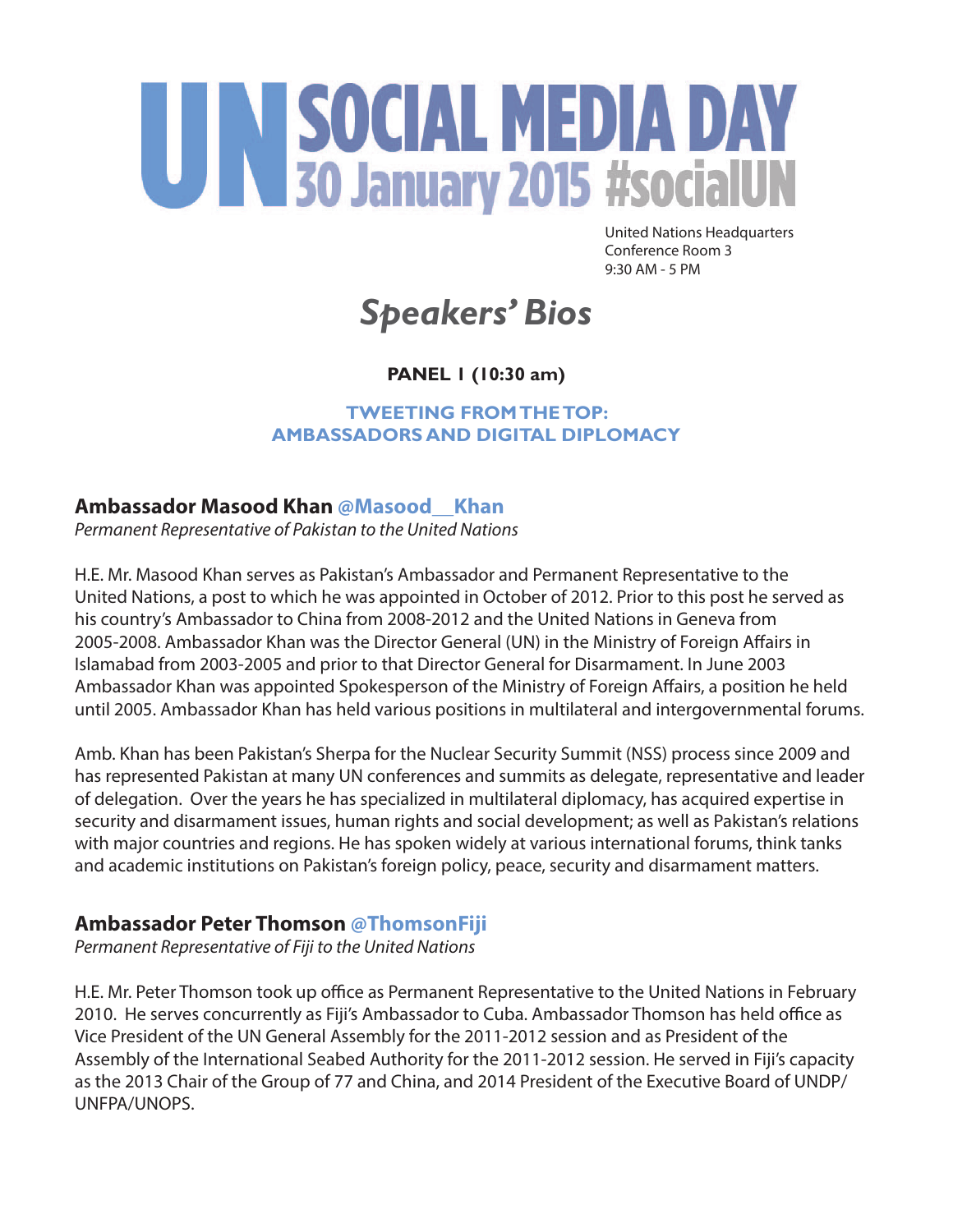#### **Ambassador Michael Grant @M\_Grant\_NY**

*Deputy Permanent Representative of Canada to the United Nations*

Michael Grant *(BA, Concordia University, 1992)* joined External Affairs and International Trade Canada in 1994. In Ottawa, Mr. Grant has held positions in the Central and Eastern Europe, G-7 and Middle East divisions and as Middle East analyst with the Privy Council Office.

More recently, he was director of Foreign Affairs and International Trade Canada's Middle East Division and director general of International Security Policy with the Department of National Defence. Mr. Grant has served abroad in Serbia, Turkey, Argentina and Mexico. In 2012, he became ambassador to Libya. Mr. Grant is married to Heidi Kutz, and they have two children, Samuel and Benjamin.

#### **Scott Nolan Smith @ScottNolanSmith**

*Associate Director at Portland Communication Founder & board member of the Digital Diplomacy Coalition*

A leader in strategic and digital communications, Scott Nolan Smith is an Associate Director at Portland Communications and a founder & board member of the Digital Diplomacy Coalition. Scott was formerly the Head of Digital Diplomacy at the British Embassy in Washington, previously managed social media strategy for a broadcast bureau in Washington and was a leading voice in the launch of the former political social-news website Politics.com. In addition, he is an instructor in the Executive & Professional Education Program at the George Washington University School of Media and Public Affairs.

Scott earned his Bachelor of Arts degree in Political Science from Hawaii Pacific University and a Master of Arts degree in Diplomacy from Norwich University.

## **PANEL 2 (11:45 am)**

#### **MAKING THE MOST OF SOCIAL MEDIA PLATFORMS**

#### **Florencia Iriondo @FloIriondo**

*Editor, LinkedIn*

Florencia Iriondo is an Editor on LinkedIn's global editorial team and is based in New York. Florenica focuses on Pulse, LinkedIn's groundbreaking social professional news product, works with LinkedIn Influencers, the top minds in business who blog on LinkedIn, and manages the "Influencer Interviews" video series.

Florencia is passionate about content development in every shape and form and previously served as a Content Planner at MTV Networks. She's worked on various areas within the media industry including: online media, TV production, audiovisual content creation and advertising; understanding and targeting different audiences. Florencia has a B.A. in Communications and Journalism from Universidad Austral and enjoys singing and acting in her spare time.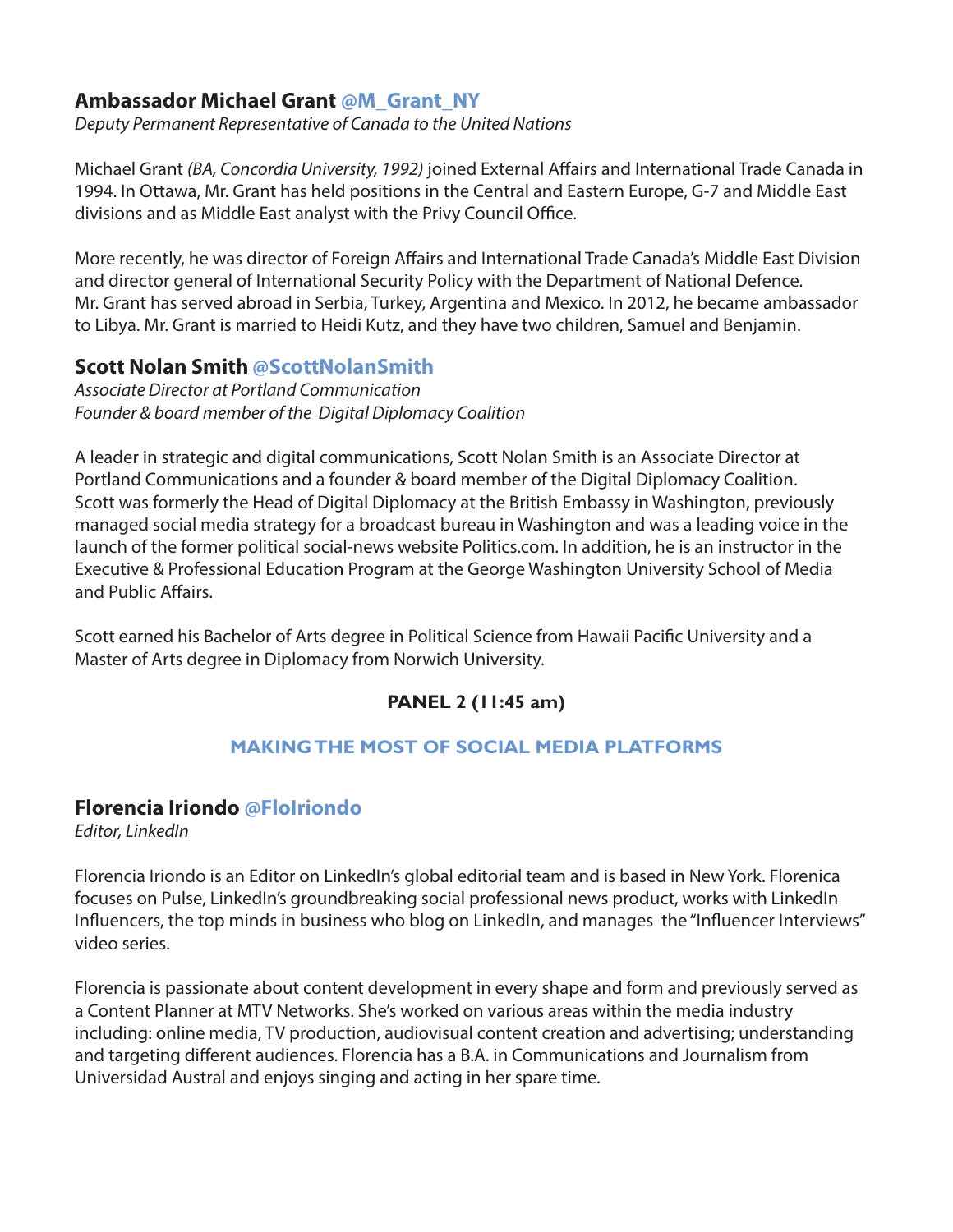#### **Liba Wenig Rubenstein @libawr**

*Director of Social Impact & Public Policy, Tumblr.* 

Liba Wenig Rubenstein works at the intersection of mass and social media, cause marketing, civic innovation, sustainability, public policy, and digital activism. At Tumblr she leads partnerships, programming, and outreach for social impact and policy. Liba ran environmental sustainability at the old News Corporation, including a strategy to achieve carbon neutrality across the organization's global operations of 100 companies on five continents. Before that, she founded Myspace's Impact Channel for social and civic engagement and managed its Public Affairs team, launching first-of-their-kind initiatives around climate change, Darfur, social fundraising, and the 2008 US Presidential election.

She has served as a member of the World Economic Forum's Global Agenda Council on Sustainable Consumption, board member of the civic engagement organization The Bus Federation, mentor at startup accelerator Launchpad LA, and advisor to non-profits Why Tuesday? and Invisible Children. Born/bred in Brooklyn, and a graduate of Yale University, Liba resides in in Los Angeles with her husband and their cockapoo named Henry.

#### **Sean Evins @Evins**

*Partnerships Manager on the Government & Elections Team at Twitter*

Sean Evins is a Partnerships Manager on the Government & Elections team at Twitter. This team is tasked with driving creative use of the Twitter platform by elected officials, government agencies, and political campaigns internationally.

Prior to joining Twitter in 2012, Sean worked in the U.S. Congress on the House Administration Committee for nearly four years where he focused on franking communications and member and committee services, and served as floor assistant to the Chairman and liaison to House Leadership. He has also held other positions within the U.S. House, U.S. Senate, and the FBI, as well as with the non-partisan Cook Political Report during the 2008 election cycle.

#### **Lexie Riegelhaupt @LexieGRieg**

*Director of Marketing and Communications, Mashable* 

Lexie Riegelhaupt is the Director of Marketing and Communications at Mashable. In this position, Lexie oversees communications, media and brand strategy for Mashable. Lexie is responsible for Mashable's consumer and BtoB communications, including editorial initiatives, product launches, business partnerships, and media relations.

Since joining Mashable in 2012, she has grown the company's overall brand awareness and press, and created several strategic partnerships.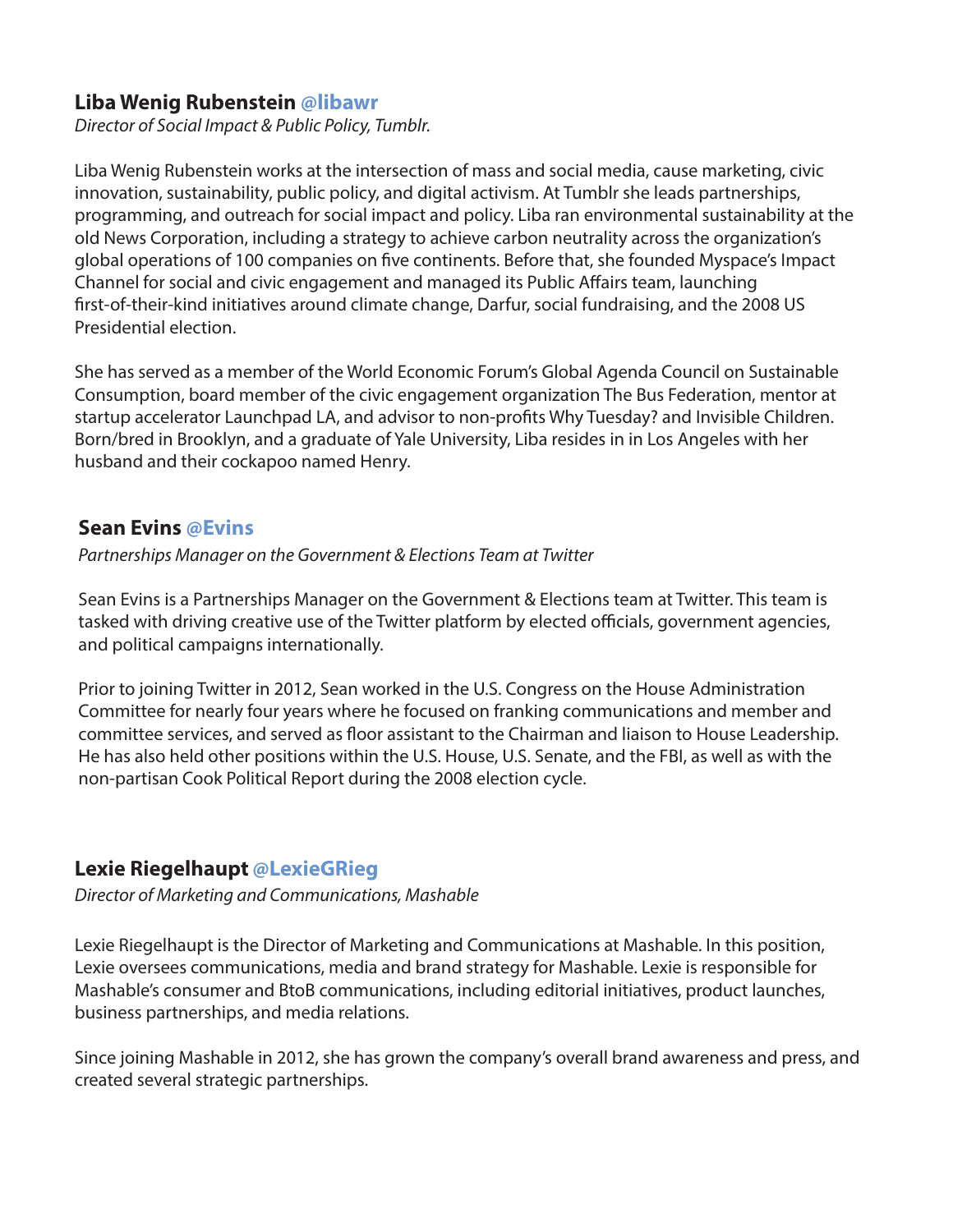#### **PRESENTATIONS (2:35 pm)**

#### **TURNING MOMENTS INTO MOVEMENTS**

## **Anna Nelson @ICRC\_DC**

*Spokesperson and Intercross Editor, ICRC Washington, D.C.*

Anna Nelson currently serves as spokesperson and head of media relations for the International Committee of the Red Cross (ICRC) in Washington DC. She is also the editor of Intercross – a humanitarian blog focusing on law, policy, and current affairs. Prior to joining the ICRC in Washington, Anna worked as a spokesperson and communications advisor for the ICRC's headquarters in Geneva from 2007 to 2013. Before that, she worked as a journalist for CBS News Paris and the Swiss Broadcasting Corporation.

Anna has travelled extensively as a reporter and as a humanitarian, including assignments to Pakistan, the Gaza Strip, Bosnia-Herzegovina, Azerbaijan, the southern Philippines, and Mali. In 2014, she was given exceptional permission to photograph the ICRC's work inside the detention facility at Guantanamo Bay. She has also spearheaded several strategic communication initiatives, including TEDxRC². Anna holds a bachelor's degree from the American University of Paris and a master's degree in international journalism from City University of London.

#### **Katherine Maher @krmaher**

#### *Chief Communications Officer, Wikimedia Foundation*

Katherine Maher is the Chief Communications Officer for the Wikimedia Foundation, the organization behind Wikipedia, the largest free knowledge project in human history and one of the world's most popular websites. She is an expert on the intersection of technology, human rights, democracy, and international development.

Prior to joining Wikimedia, Katherine was Advocacy Director for the international digital rights organization Access. She has worked with the World Bank, National Democratic Institute, and UNICEF on technology and programmatic innovation, and has extensive programmatic and policy experience in the United States, Europe, Middle East, Sub-Saharan Africa, Caribbean, Central America, and South East Asia.

Katherine is a member of the Advisory Council at the Open Technology Fund, and the board of the Youth for Technology Foundation, an organization dedicated to improving youth access to technology in the developing world.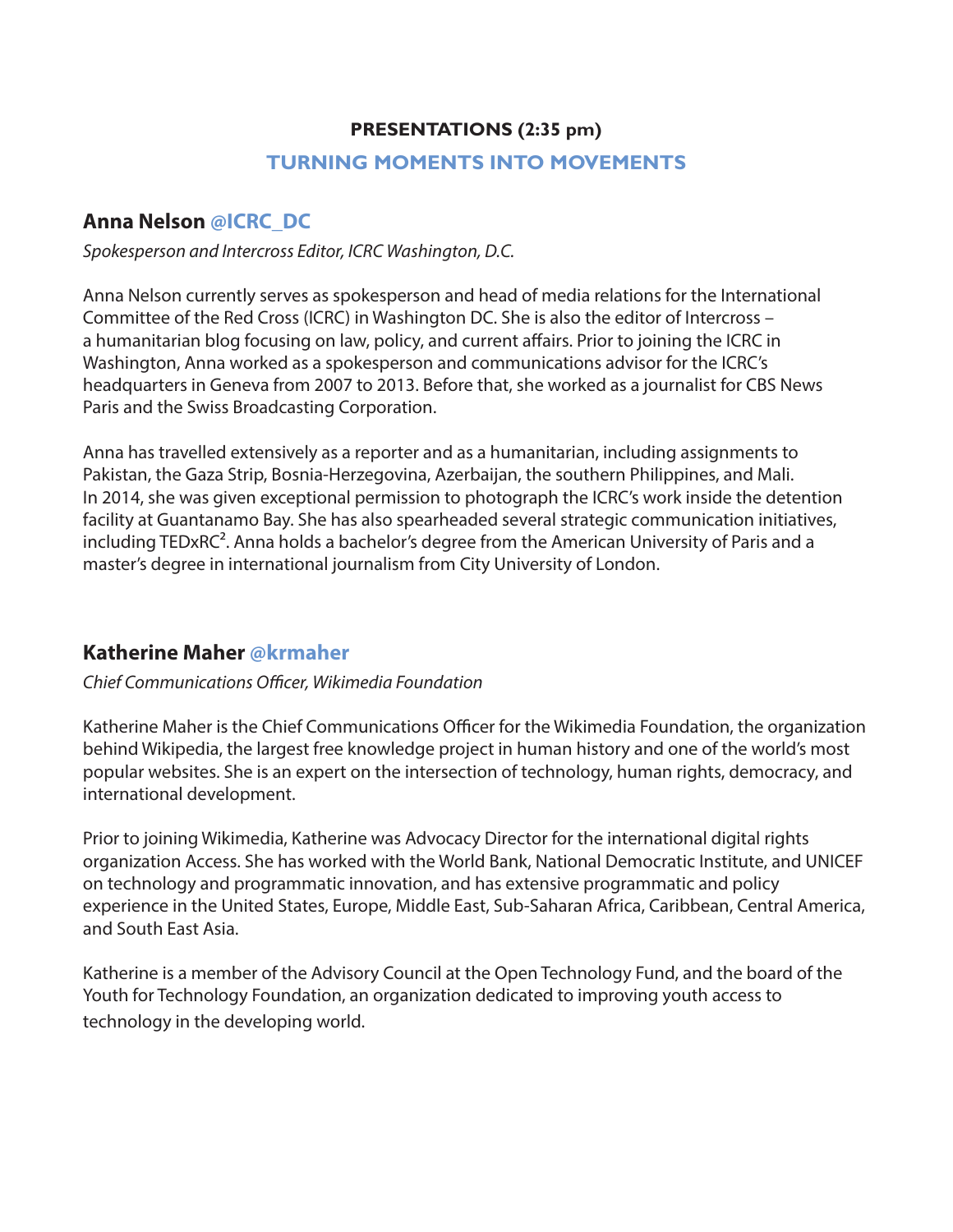## **Andre Banks @andre\_banks**

*Co-founder and Executive Director, All Out*

Andre Banks has spent most of the last decade finding new ways to harness the power of technology to build social movements in the US and around the world. He is the Executive Director and Co-founder of All Out (www.allout.org), an unprecedented alliance between straight, gay, lesbian, bi and trans people committed to building a movement for equality, everywhere. Since 2011, All Out has inspired two million people in every country of the world to join the movement through online campaigns, real world events and viral media.

Andre is also a Senior Advisor at Purpose where he was formerly Partner and Director of Strategy. He was also involved in creating the Purpose Foundation, which incubated All Out. Andre got his start building a national network of student organizers concerned with economic justice at the AFL-CIO. An expanded focus on connecting national movements to global issues led him to Africa Action where he built a national constituency pushing or action on AIDS in the U.S. and in Africa. He moved on to build the media and public affairs department at the Applied Research Center where he led the strategy and managed the development of the online newsmagazine Colorlines.com.

#### **PANEL 3 (3:30 pm)**

#### **SOCIAL MEDIA TRENDS FOR 2015**

#### **Chris Brown @cbrown035**

*Director of Social Media Strategy, Storyworldwide*

Chris Brown is a social media specialist with over eight years of experience, working across a variety of industries and clients. He is currently the Director of Social Media at Story Worldwide and has previously worked for Grey and The Barbarian Group.

His deep understanding of strategy, creative, execution and analytics have differentiated him in this disruptive and dynamic industry. His work on notable clients like Canon, Red Lobster, and the return of Dallas on TNT have won him multiple advertising awards, including three Cannes Lions, an AICP Next Award for integrated campaign of the year (2012), and a gold Facebook Studios award.

# **Adam Glenn @AAdamGlenn**

*Associate Professor, CUNY Graduate School of Journalism*

Adam Glenn is an award-winning journalist, media consultant and educator at the Graduate School of Journalism of the City University of New York. During his three-decade-long career, he has worked in every news medium, traveled widely and developed a range of specializations, including digital journalism, social media and environmental issues. An online pioneer since the early 1990s, he has worked in newsrooms in Washington, D.C. and New York, most recently as a senior producer for ABCNews.com. He has also maintained a New York-based independent consulting and training practice, with clients in news media, government, academia and the non-profit sector.